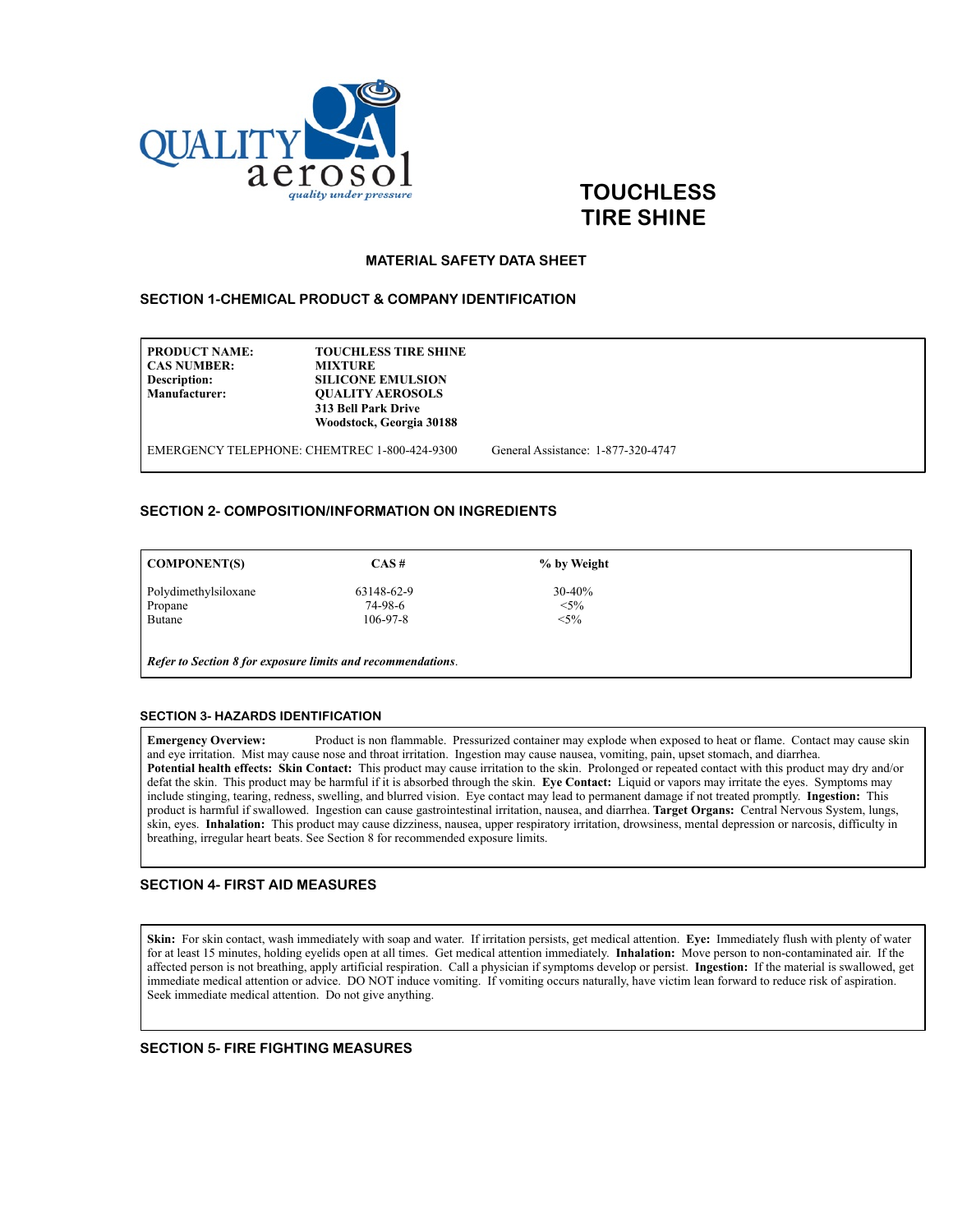**Extinguishing Media:** Use dry chemical, carbon dioxide, or foam. Use water to cool fire-exposed containers and to protect personnel. Do not direct a solid stream of water or foam into hot, burning pools this may results in frothing and increase fire intensity. **Basic Fire Fighting Procedures:** Dangerous when exposed to heat or flame. This material can be ignited by flame or spark under normal atmospheric condition. Vapors are heavier than air and may travel along the ground to some distant source of ignition and flash back. Pressurized Container: May explode when exposed to heat or flame. Empty containers may retain product residue including Flammable or Explosive vapors. DO NOT cut, drill, grind, or weld near full, partially full, or empty product containers. **Dust Explosion Hazard:** None known. **Sensitivity To Mechanical Impact:** Container could potentially burst or be punctured upon mechanical impact, releasing flammable vapors. **Unusual Fire & Explosion Hazards:** During a fire, irritating and highly toxic gases may be generated during combustion or decomposition. High temperatures can cause sealed containers to rupture due to a build up of internal pressures. Cool with water. **Fire Fighting Equipment/Instructions:** Wear full protective clothing, including helmet, self-contained positive pressure or pressure demand breathing apparatus, protective clothing and face mask.<br> **Flash Point: concentrate:** N/A<br> **propellant: -132.23F** 

**Flash Point: concentrate: N/A** 

**Flammability limits in air:** N/A upper % by volume concentrate N/A lower % by volume concentrate

9.5 upper % by volume propellant 1.8 lower % by volume propellant

**REV: 07/11**

#### **SECTION 6- ACCIDENTAL RELEASE MEASURES**

**Emergency Action:** Evacuate the area promptly and keep upwind of the spilled material. Isolate the spill area to prevent people from entering. Wear appropriate protective equipment and clothing during clean-up. **Containment:** Stop discharge if safe to do so. Stop material from contaminating soil or from entering sewers or water streams. Cover spills with non-flammable absorbent and place in closed chemical waste containers.

## **SECTION 7- HANDLING & STORAGE**

**Handling:** Keep this product away from heat, sparks or open flame. Avoid getting this material into contact with your skin and eyes. Avoid breathing mists or aerosols of this product. Use this product with adequate ventilation. Do not reuse the empty container. **Storage:** Store in a cool, dry, wellventilated area. Do not handle or store near an open flame, heat or other sources of ignition. Keep out of direct sunlight. Do not store above 120F (49 C). **Empty Container Precautions:** Attention! Follow label warnings even after container is emptied since empty containers may retain product residues. Do not reuse empty container.

#### **SECTION 8- EXPOSURE CONTROLS/PERSONAL PROTECTION**

**Engineering Controls:** Provide local and general exhaust ventilation to effectively remove and prevent buildup of any vapors or mists generated from the handling of this product. **Eye Protection:** Wear goggles or safety glasses with side shields. **Skin and Body Protection:** Impervious gloves should be used when handling this product. Use of protective coveralls and long sleeves is recommended. **Respiratory Protection:** Use NIOSH approved respiratory protection. High airborne concentrations may necessitate the use of self-contained breathing apparatus (SCBA). **General:** Use good hygiene practices in handling this material.

| <b>Exposure Limits:</b>                        | (PARTS PER MILLION) |                 |                  |                 |                       |  |
|------------------------------------------------|---------------------|-----------------|------------------|-----------------|-----------------------|--|
| Component(s)                                   | TLV                 | <b>OSHA-PEL</b> | <b>OSHA-STEL</b> | <b>SARA 313</b> | <b>VOC</b><br>Prop 65 |  |
| Polydimethylsiloxane                           | Not regulated       |                 |                  |                 |                       |  |
| Propane                                        | $1000$ ppm          |                 |                  |                 |                       |  |
| <b>Butane</b>                                  | $1000$ ppm          |                 |                  |                 |                       |  |
| Other raw material is considered trade secret. |                     |                 |                  |                 |                       |  |

#### **SECTION 9- PHYSICAL & CHEMICAL PROPERTIES**

**Solids:** N/A **Evaporation Rate: 1.7 (butyl acetate=1)**<br> **PH:** N/A **Boiling Point: 82C Point:** 82C<br> **Photopher** 82C<br> **Photopher Specific Gravity: 1.0** Color: Color: Color: Color: Color: Color: Color: Color: Color: Color: Color: Color: Color: Color: Color: Color: Color: Color: Color: Color: Color: Color: Color: Color: Color: Color: Color: Color: Co **Physical State: Liquid Odor: Characteristic %VOC: 4.999%** 

#### **SECTION 10-STABILITY & REACTIVITY**

Hazardous polymerization will not occur. Condition to avoid: Keep away from sources of ignition. Avoid contact with strong oxidizers, reducers, acids, and alkalis. Stability: This product is stable under normal conditions.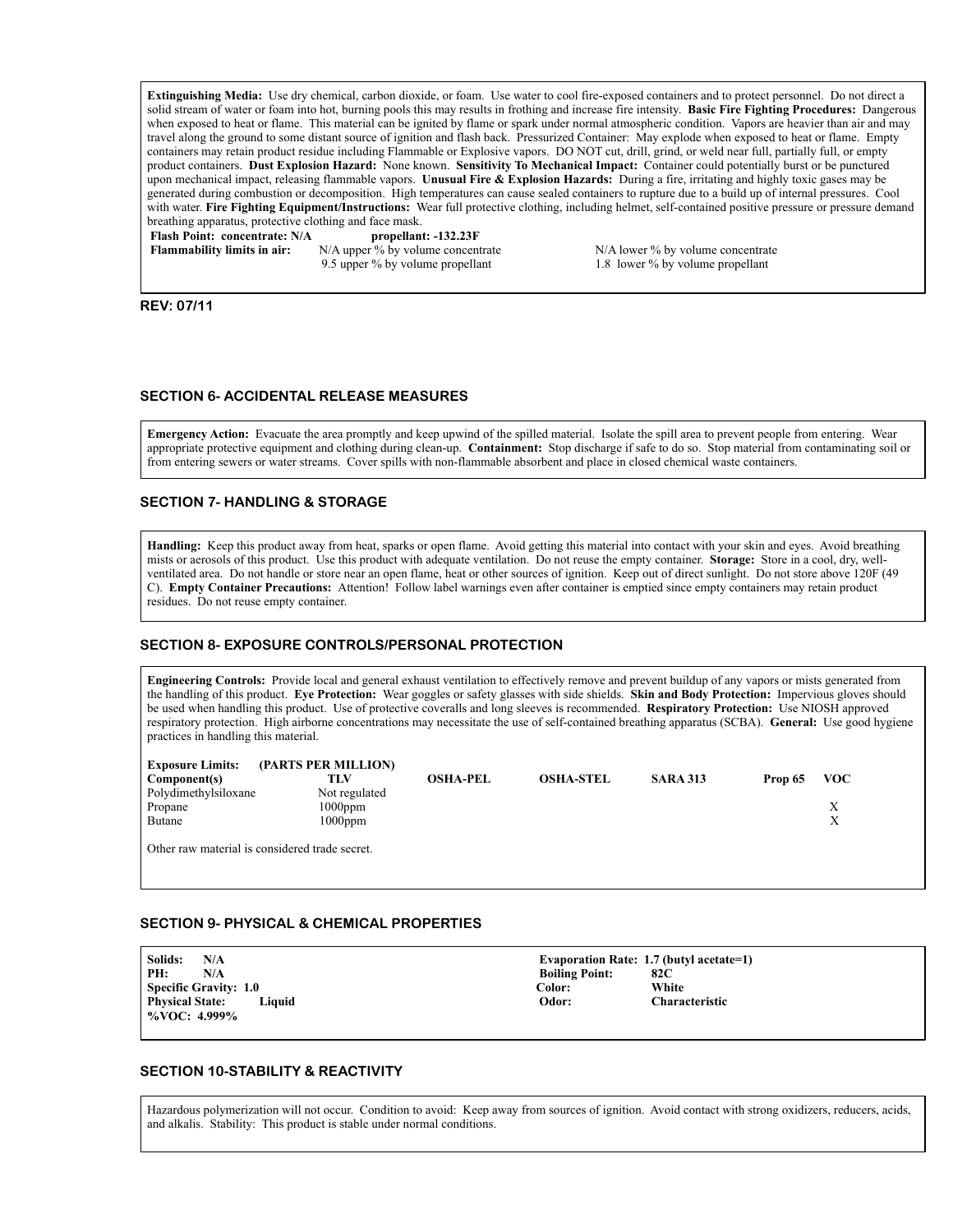### **SECTION 11-TOXICOLOGICAL INFORMATION**

**Polydimethylsiloxane:** No data available. **Propane:** Inhalation LC50: 658 mg/L/4H **Butane:** Inhalation LC50: 658 mg/L/4H

#### **SECTION 12-ECOLOGICAL INFORMATION**

No information available

#### **SECTION 13-DISPOSAL CONSIDERATIONS**

We make no guarantee of warranty of any kind that the use of and/or disposal of this product complies with all local, state, or federal laws. It is also the obligation of each user of the product mentioned herein to determine and comply with the requirements of all applicable statutes. **Waste Disposal:** Dispose of waste material according to Local, State, Federal, and Provincial Environmental Regulations. Wastes must be tested using methods described in 40 CFR Part 261 to determine if it meets applicable definitions of hazardous wastes.

**REV: 07/11**

#### **SECTION 14-TRANSPORTATION INFORMATION**

Ground Transportation: (Continental United States, Canada & Mexico): Consumer Commodity ORM-D

Ocean: UN 1950 Class 2.1 Aerosols , Limited Quantity

Air: We do NOT recommend this product to be shipped via air. It would need to be repacked by an authorized packing company and the DG would have to be completed by a licensed hazardous material shipping company.

### **SECTION 15- REGULATORY INFORMATION**

| Polydimethylsiloxane: Not regulated.<br>Propane: TSCA Inventory<br><b>Butane: TSCA Inventory</b> |  |  |  |  |  |  |
|--------------------------------------------------------------------------------------------------|--|--|--|--|--|--|
| H.M.I.S                                                                                          |  |  |  |  |  |  |
| <b>HEALTH</b>                                                                                    |  |  |  |  |  |  |
| <b>FLAMMABILITY</b>                                                                              |  |  |  |  |  |  |
| <b>REACTIVITY</b>                                                                                |  |  |  |  |  |  |

The information in this MATERIAL SAFETY DATA SHEET is pursuant to 29 CFR 1910.1200 to convey information concerning the hazardous nature of this product. The information supplied was compiled from the most reliable sources available at the time of preparation and in light of the most reasonable foreseeable exposure situations expected from the intended use of this product. The material(s) may present greater or lesser hazard under other circumstances that are beyond the control of the manufacturer. Therefore it is imperative that all direction and warnings on the label be read and understood.